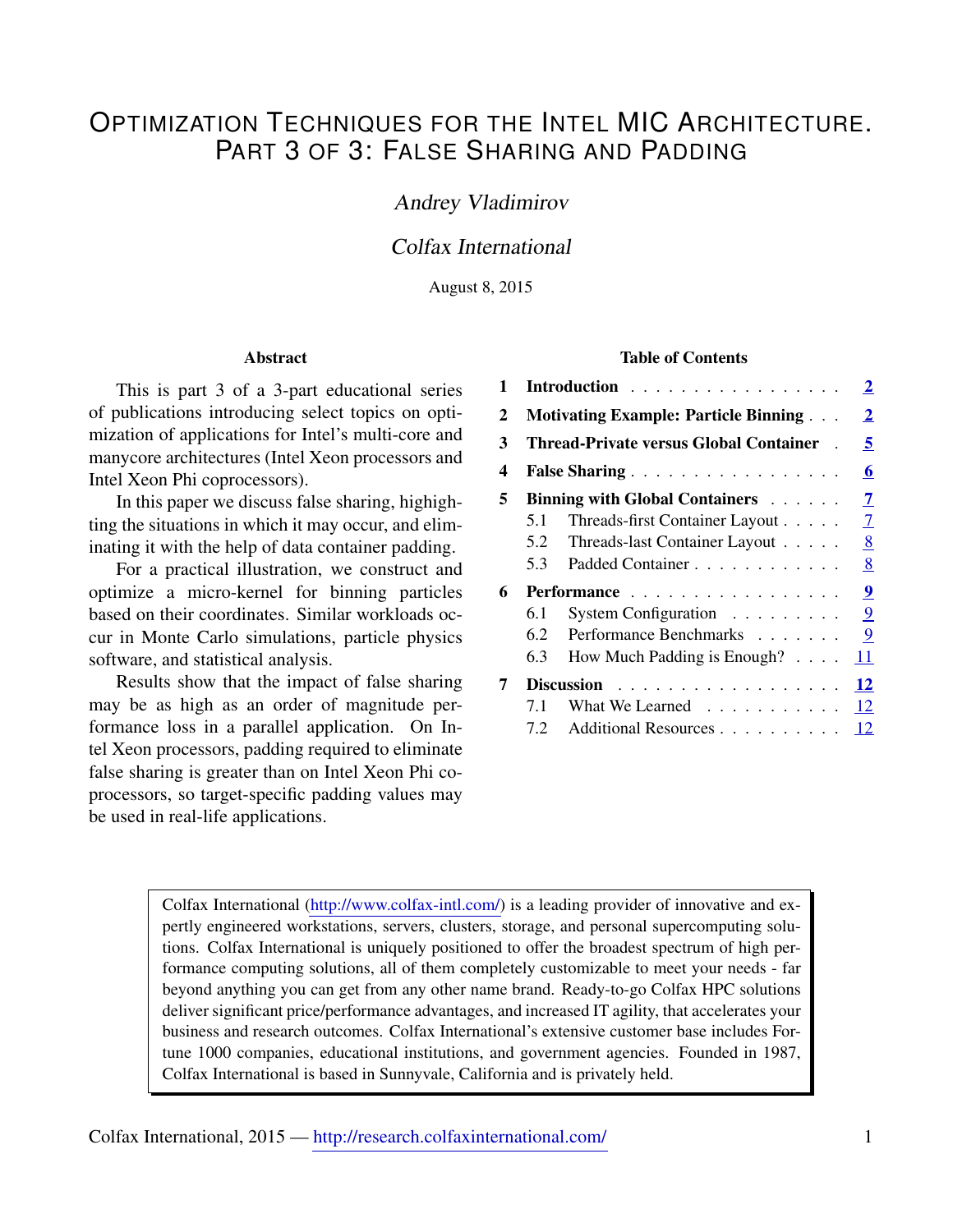## <span id="page-1-0"></span>1. INTRODUCTION

This paper completes our 3-part series of educational publications on performance optimization in applications for Intel Xeon Phi coprocessors. First part [\[1\]](#page-11-3) discussed thread parallelism. Second part [\[2\]](#page-11-4) focused on data parallelism and automatic vectorization. We achieved good performance results with thread-parallel and vectorized code in Part 2. In this part, we re-visit the parallelization technique that we used in Part 1 and consider an alternative implementation, in which false sharing of cache lines occurs and negatively impacts performance. We use this alternative method to demonstrate a common pitfall in multi-threaded applications and optimization techniques available in this case.

Optimization of multi-threading and vectorization on Intel Xeon processors and Intel Xeon Phi coprocessors requires controlling a wide array of aspects, including exposing sufficient parallelism, regularizing vectorization pattern, binding threads to cores in a favorable order, minimizing synchronization, and many other. An extensive discussion of these techniques is presented in our book, "Parallel Programming and Optimization with Intel Xeon Phi Coprocessors", Second Edition [\[4\]](#page-11-5). This paper demonstrates how to eliminate false sharing and obtain a highly parallel implementation of parallel reduction with an alternative method. For code download, see the landing page of this paper [\[3\]](#page-11-6).

## <span id="page-1-1"></span>2. MOTIVATING EXAMPLE: PARTICLE BINNING

For an illustration we will use the same example as in  $[1]$  and  $[2]$ : binning. Suppose that we have data coming from a simulation or from an experiment on particles moving in a cylindrical particle detector (see Figure [1\)](#page-1-2). Particle positions are reported in polar coordinates, and our interest is to bin these particles into bins defined in Cartesian coordinates. Workloads like this occur in particle physics (for example, to detect particle tracks — see  $[5]$ ), in Monte Carlo simulations and also in statistics where data transformation and binning takes place.

<span id="page-1-2"></span>

Figure 1: Workload illustration: take polar particle coordinates and compute particle counts in bins on the Cartesian grid.

For our specific problem, assume that the raw particle data comes in the form of a structure containing arrays r and phi. These arrays contain the radii and the polar angles, respectively, of each particle. Our task is to compute the output data, which is a 2-dimensional array containing the counts of particles in the respective bins on a 2-dimensional Cartesian grid. Listing [1](#page-2-0) illustrates the data types.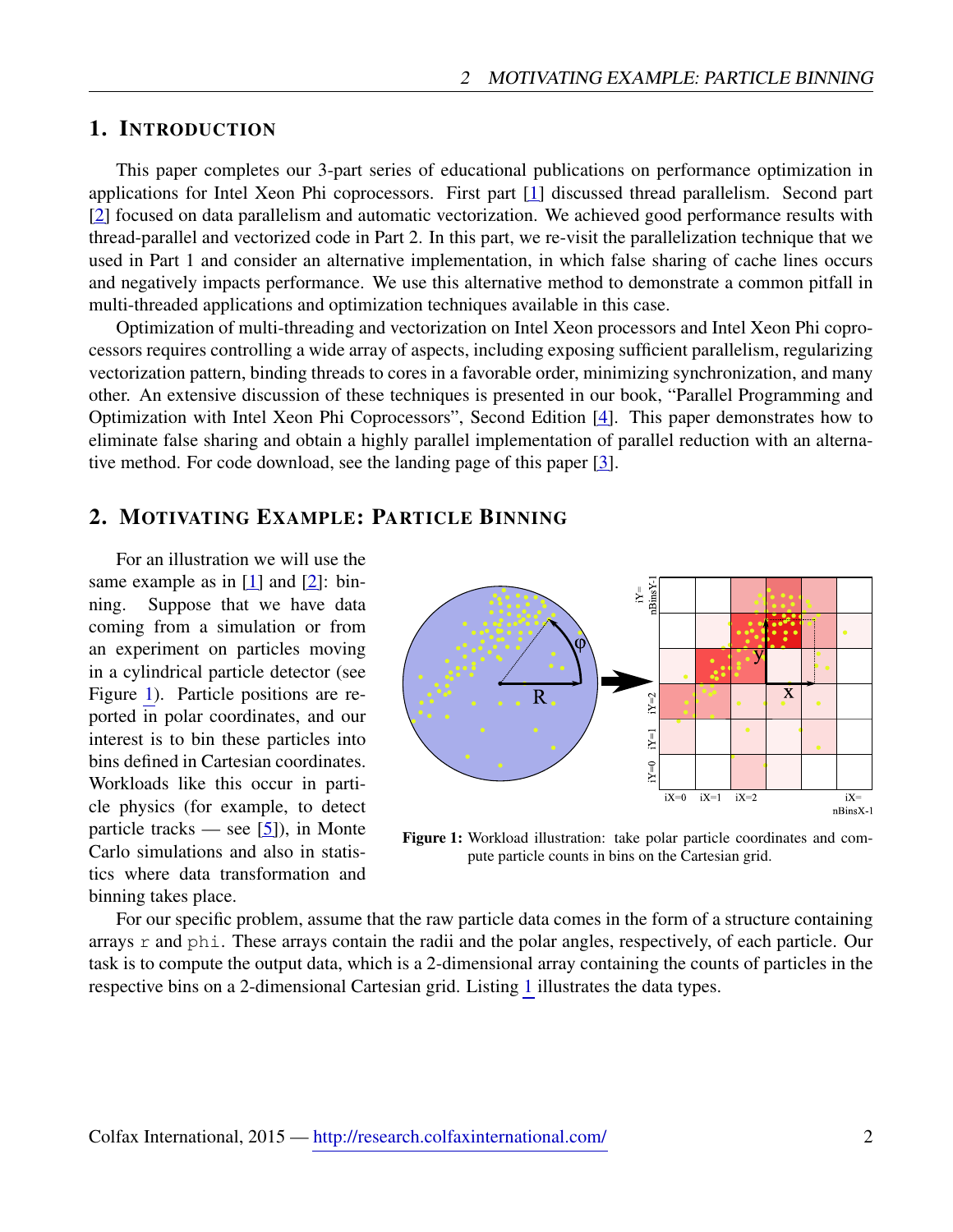```
 // Input data structure: arrays of particle coordinates in polar system
 struct InputDataType {
 int numDataPoints; // Size of arrays r and phi. Using n=2ˆ27
     FTYPE* r; // Array of radii
\begin{bmatrix} 5 \\ 6 \end{bmatrix} FTYPE* phi; // Array of polar angles
   };
\overline{7} // Output data structure: counts of particles in Cartesian grid bins
   typedef int BinsType[nBinsX][nBinsY]; // Using nBinsX = nBinsY = 10
```
Listing 1: Data structures: counts of particles in bins on the Cartesian grid. FTYPE is real for single precision and double for double precision implementation.

A non-optimized scalar C code that performs such binning is shown in Listing [2.](#page-2-1)

```
 void BinParticlesReference(InputDataType & inputData, BinsType & outputBins) {
 // Reference implementation: scalar, serial code without optimization
\mathcal{S} // Loop through all particle coordinates
for (int i = 0; i < inputData.numDataPoints; i++) {<br>6 // Transforming from cylindrical to Cartesian coo.
         // Transforming from cylindrical to Cartesian coordinates:
const FTYPE x = inputData.r[i] * COS(inputData.php[i]);<br>8 const FTYPE y = inputData.r[i] * SIN(inputData.php[i]);
        const FTYPE y = inputData.r[i]*SIM(inputData.php[i]);
\overline{9} // Calculating the bin numbers for these coordinates:
\begin{bmatrix} 11 \end{bmatrix} const int iX = int ((x - xMin) *binsPerUnitX);
|12| const int iY = int((y - yMin)*binsPerUnitY);
^{\rm 13}14 // Incrementing the appropriate bin in the counter:
15 outputBins[iX][iY]++;
16 }
17
```
Listing 2: Non-optimized binning code. FTYPE, SIN and COS are preprocessor macros set to either float, sinf and cosf for single precision, or double, sin and cos for double precision implementation.

The binning code without optimization is a reference implementation that produces correct results, but uses none of the capabilities of Intel architecture related to parallelism. The code is serial (i.e., uses only one thread and therefore is capable of using only one logical processor) and scalar (i.e., does not use vector instructions for data parallelism).

In Part 1 we implemented multi-threading in this code, and after the work in Part 2, the code also became partially vectorized. The result of our earlier optimization efforts is shown in Listing [3.](#page-3-0) The key to thread scalability of this implementation is the usage of thread-private containers for temporary storage of binning results (lines 11 and 40), and the aggregation (reduction) of data across these containers into a shared container with mutexes (lines 44-49).

In this paper, we will produce an implementation alternative to Listing [3.](#page-3-0) Our goal will be to match the performance obtained in Part 2 using a different structure of data containers.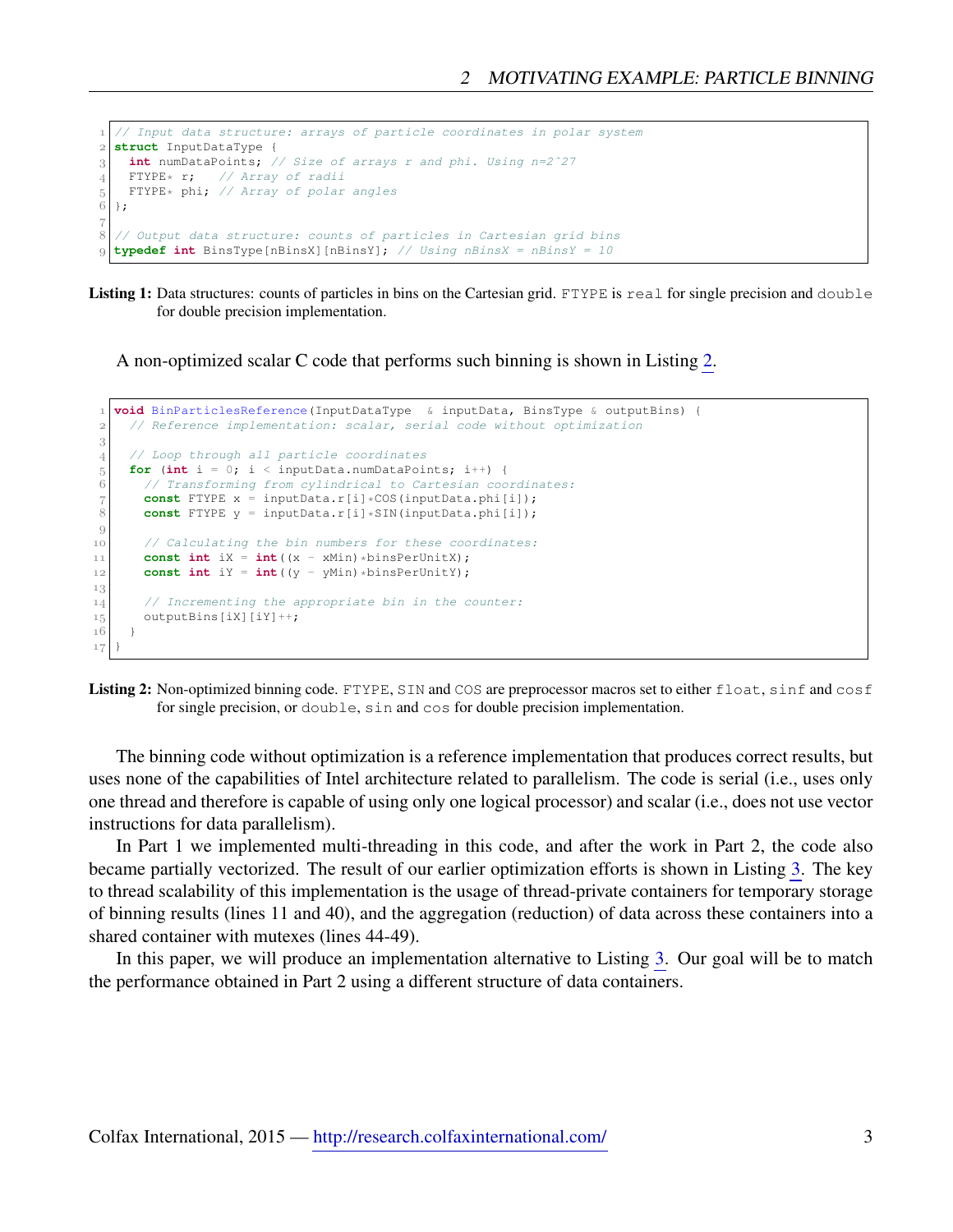```
 void BinParticles_4(const InputDataType & inputData, BinsType & outputBins) {
\overline{2} // Thread-parallel, vectorized implementation with alignment hints
4 // with reduction using thread-private containers
^5 6
     const int STRIP_WIDTH = 16;
\overline{7} #pragma omp parallel
\overline{9} {
10 // Declare thread-private containers for bins
11 BinsType threadPrivateBins;
12 for (int i = 0; i < nBinsX; i++)\begin{bmatrix} 13 \end{bmatrix} for (int j = 0; j < nBinsY; j++)
14 threadPrivateBins[i][j] = 0;
15 // Loop through all bunches of particles
 #pragma omp for
\begin{bmatrix} 18 \end{bmatrix} for (int ii = 0; ii < inputData.numDataPoints; ii += STRIP WIDTH) {
19
 int iX[STRIP_WIDTH] __attribute__((aligned(64)));
 int iY[STRIP_WIDTH] __attribute__((aligned(64)));
_{22}|23| const FTYPE* r = \& (inputData.r[i1]);24 const FTYPE* phi = \& (inputData.phi[ii]);
25 // Vector loop
 #pragma vector aligned
 for (int c = 0; c < STRIP_WIDTH; c++) {
 // Transforming from cylindrical to Cartesian coordinates:
30 const FTYPE x = r[c] * COS(phi[c]);
\begin{bmatrix} 31 \end{bmatrix} const FTYPE y = r[c]*SIM(phi[c]);
32
 // Calculating the bin numbers for these coordinates:
34 iX[c] = int((x - xMin) * binsPerUnitX);\begin{array}{c} 35 \\ 36 \end{array} iY[c] = int((y - yMin)*binsPerUnitY);
36
\frac{37}{38} // Scalar loop
39 for (int c = 0; c < STRIP_WIDTH; c++)
40 threadPrivateBins[iX[c]][iY[c]] ++;
4142   }
43
 // Reduction outside the parallel loop
45 for(int i = 0; i < nBinsX; i++)
46 for(int j = 0; j < nBinsY; j +) {
 #pragma omp atomic
48 outputBins[i][j] += threadPrivateBins[i][j];
 }
50 )
5152
```
Listing 3: Particle coordinate binning code. Parallel and correct implementation using reduction with thread-private containers and relying on strip-mining and loop splitting to enable automatic vectorization.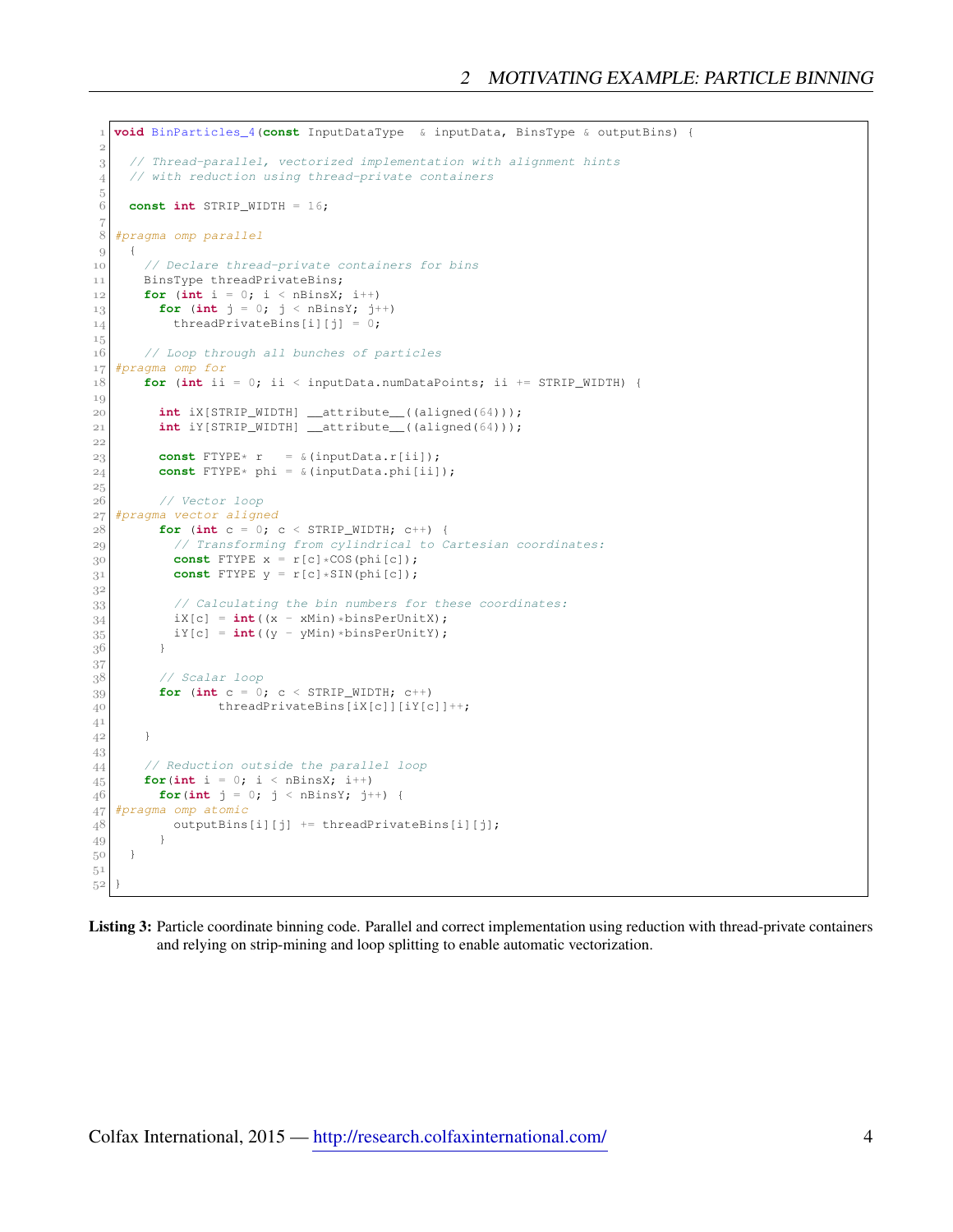## <span id="page-4-0"></span>3. THREAD-PRIVATE VERSUS GLOBAL CONTAINER

Even though the solution in Listing [3](#page-3-0) has satisfactory performance, it may be inconvenient in some applications in terms of data container structure. Indeed, we allocate thread-private storage on the stack of each thread, and once we exit the parallel region, these thread-private containers are gone.

```
 #pragma omp parallel
     {
 ContainerType threadPrivateContainer; // Thread-private containers on stacks of each thread
4 // ...
\overline{5}6 \frac{\pi}{2} Outside the parallel region, all instances of threadPrivateContainer are gone
```
Listing 4: Thread-private containers are created on the stack of each thread.

We may reasonably want to have access to the thread-private data after the parallel region has ended. Reasons for wishing to retain thread-private data in complex applications may be various:

- our application may re-use the thread-private data in an additional data processing stage, for example, for statistical analysis to give us insight into load balancing across threads;
- we may want to perform reduction (aggregation) of the thread-private data from a separate parallel region — for example, in order to implement tree reduction instead of linear reduction;

To retain data outside the parallel region, we can create a global container for thread-private data, in which each thread has a "compartment" for its data. An example of such data structure is given in Listing [5.](#page-4-1) An added benefit of this approach is that if thread-private data size is large, we may allocate the global container on the heap and do it only once in the life of the application.

```
 const int numberOfOpenMPThreads = omp_get_max_threads();
 ContainerType globalContainer = new ContainerType[numberOfOpenMPThreads]; // Global container
 #pragma omp parallel
4 {
 const int numberOfThisThread = omp_get_thread_num(); // Query current thread ID
6 ContainerType& threadPrivateContainer =
 (ContainerType&) globalContainer[numberOfThisThread]; // ''compartment''
8 // ...
\left\{ \begin{array}{c} 0 \\ 0 \end{array} \right\} // Outside the parallel region, all data in globalContainer is still available
```
Listing 5: Global container with a "compartment" for each thread, allocated on the heap available outside the parallel region.

Specifically, in our binning application, two approaches to data layout may be taken. In one, the innermost array dimension maps threads (we will call it "threads-first layout"). In the other, outermost array dimension maps threads ("threads-last layout"). We will study the efficiency of these layouts.

```
// Approach one: threads-first global container of bin counts:
 int threadsFirstGlobalContainer[nBinsX][nBinsY][numberOfOpenMPThreads];
3
4 // Approach two: threads-last global container of bin counts:
 int threadsLastGlobalContainer[numberOfOpenMPThreads][nBinsX][nBinsY];
```
#### Listing 6: Threads-first and threads-last layouts for global container.

Colfax International, 2015 — <http://research.colfaxinternational.com/> 5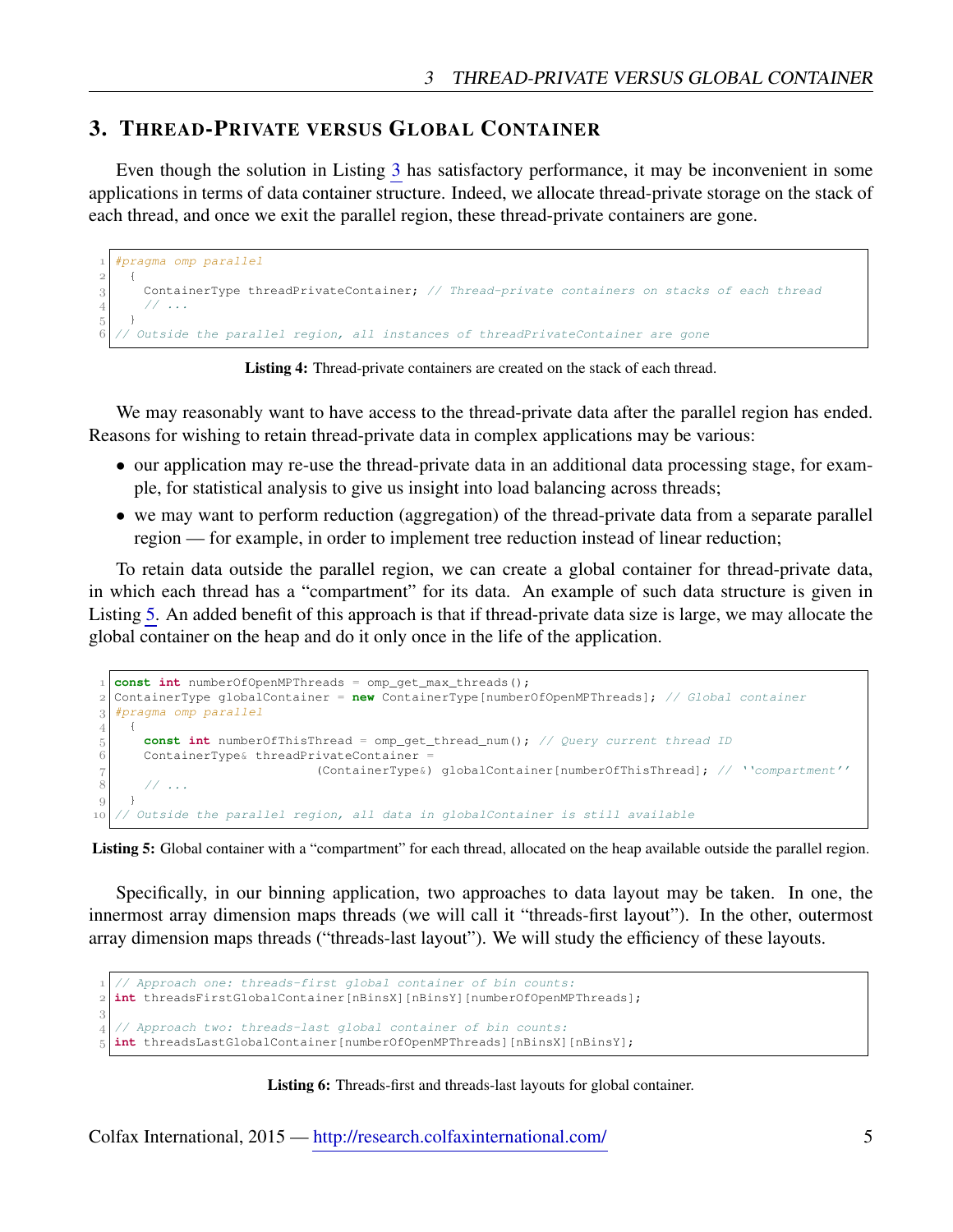## <span id="page-5-0"></span>4. FALSE SHARING

Before we study the effect of having a global container on performance, it will be helpful to discuss a situation that occurs in cache-coherent architectures called false sharing. False sharing degrades application performance, so it is important to learn to recognize situations in which it occurs and how to eliminate it.

False sharing occurs when two or more threads access the same cache line (but different data elements in it), and one of these accesses is a write.

Here is an explanation of what it means. Intel processors cache memory in 64-byte blocks called cache lines. Cache lines are always aligned on 64-byte addresses, so any given virtual memory address always maps to a specific cache line. Different cores can have copies of the same cache line, and when one core modifies a cache line, all other cores must re-fetch this line to maintain cache coherency. This introduces serialization into a parallel application and stresses the memory subsystem, degrading performance.



Figure 2: False sharing illustration.

<span id="page-5-1"></span>

Figure 3: Data race illustration.

It is important to distinguish false sharing from data races, also called race conditions (see Figure [3\)](#page-5-1). Races occur when multiple threads access not just the same cache line, but the same data elements within that cache line, for writing. Data races, if not protected by mutexes, cause incorrect and unpredictable results. See Part 1 [\[1\]](#page-11-3) for more information on data races and mutexes. False sharing, in contrast, does not bias results, it only degrades performance.

Effects of false sharing on performance depend on how often it occurs. As we will see soon, order of magnitude performance degradation is a very realistic scenario. Generally, to eliminate false sharing, the programmer must rearrange data structures so that different threads do not access the same cache lines for writing. This may require transposing the data structures and padding them.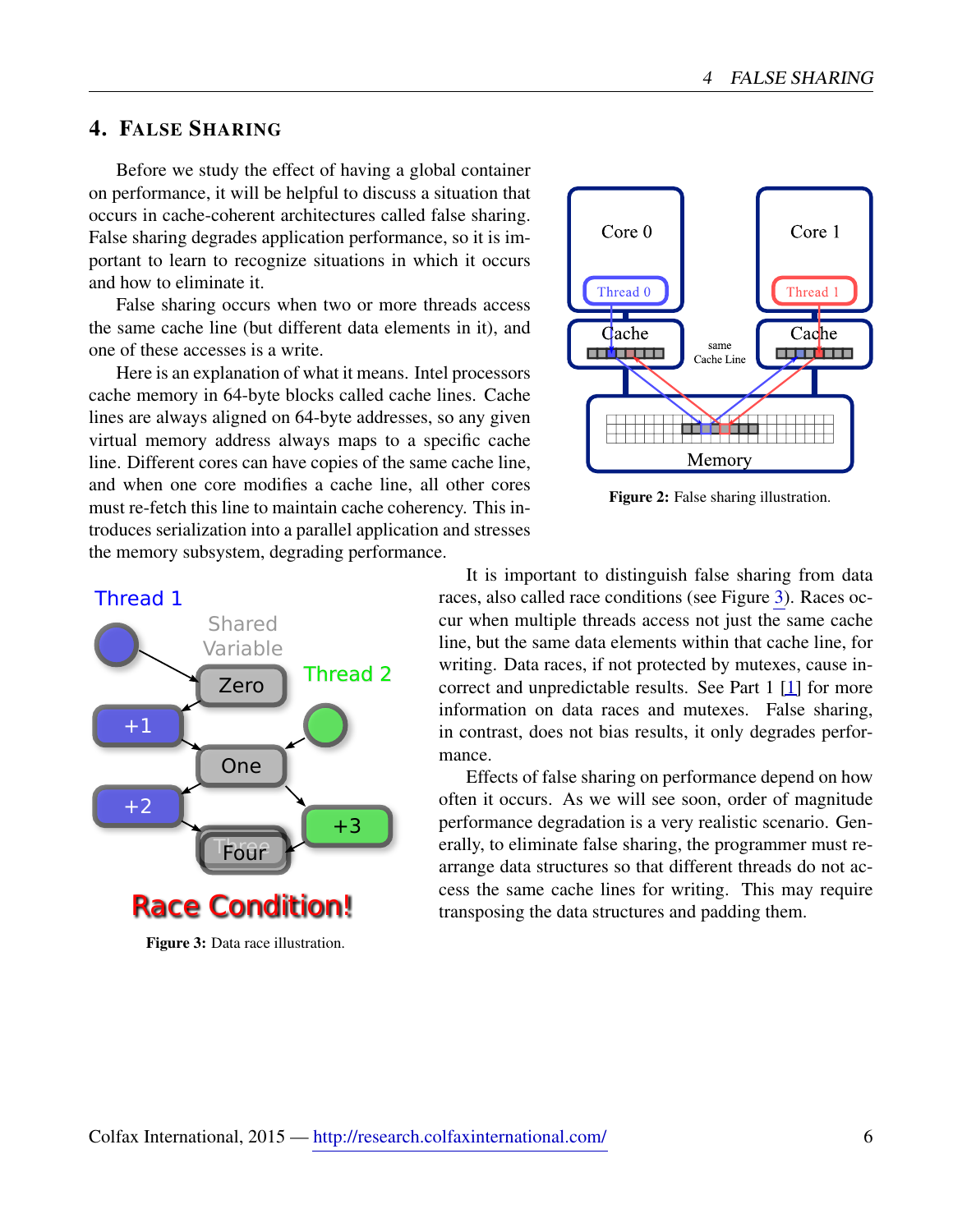## <span id="page-6-0"></span>5. BINNING WITH GLOBAL CONTAINERS

#### <span id="page-6-1"></span>5.1. THREADS-FIRST CONTAINER LAYOUT

To begin our exploration of false sharing, let's implement binning with the threads-first data container layout. The relevant code snippets are shown in Listing [7.](#page-6-2)

```
 int globalBins[nBinsX][nBinsY][nThreads]; // Global container in threads-first layout
 #pragma omp parallel
3 {
 const int iThread = omp_get_thread_num(); // Find this thread's own region in global container
^5_6 // ...(part of the code skipped)
\begin{array}{c} 7 \\ 8 \end{array} // Using global container to write into each thread's private compartment
9 for (int c = 0; c < STRIP_WIDTH; c++)
10 | globalBins[iX[c]][iY[c]][iThread] ++;
11
```
Listing 7: Threads-first layout.

It is obvious that in this case false sharing will be very severe. In C and C++, multi-dimensional arrays are contiguous in memory in the last array index, which in this case maps threads. So the pattern of memory access by different threads is such that each 64-byte cache line containing 16 integers will be continuously bombarded for writes by 16 different threads. This corresponds to Case #1 in Figure [4.](#page-6-3)

<span id="page-6-3"></span>

Figure 4: Pattern of access to data by different threads for threads-first, threads-last and padded threads-last container layouts.

Figure [4](#page-6-3) illustrates the container layout for the case of  $nBinsX == nBinsY == 3$  and 3 threads operating on the data set. For Case #1, bin  $(0, 0)$  is represented by 3 consecutive entries in the data container, which are reserved for writing by threads  $0, 1, 2$ , respectively. The same goes for bins  $(0, 1)$ ,  $(0, 2)$ , etc. You can easily see how this layout generalizes to a larger container and a greater number of threads.

Colfax International, 2015 — <http://research.colfaxinternational.com/> 7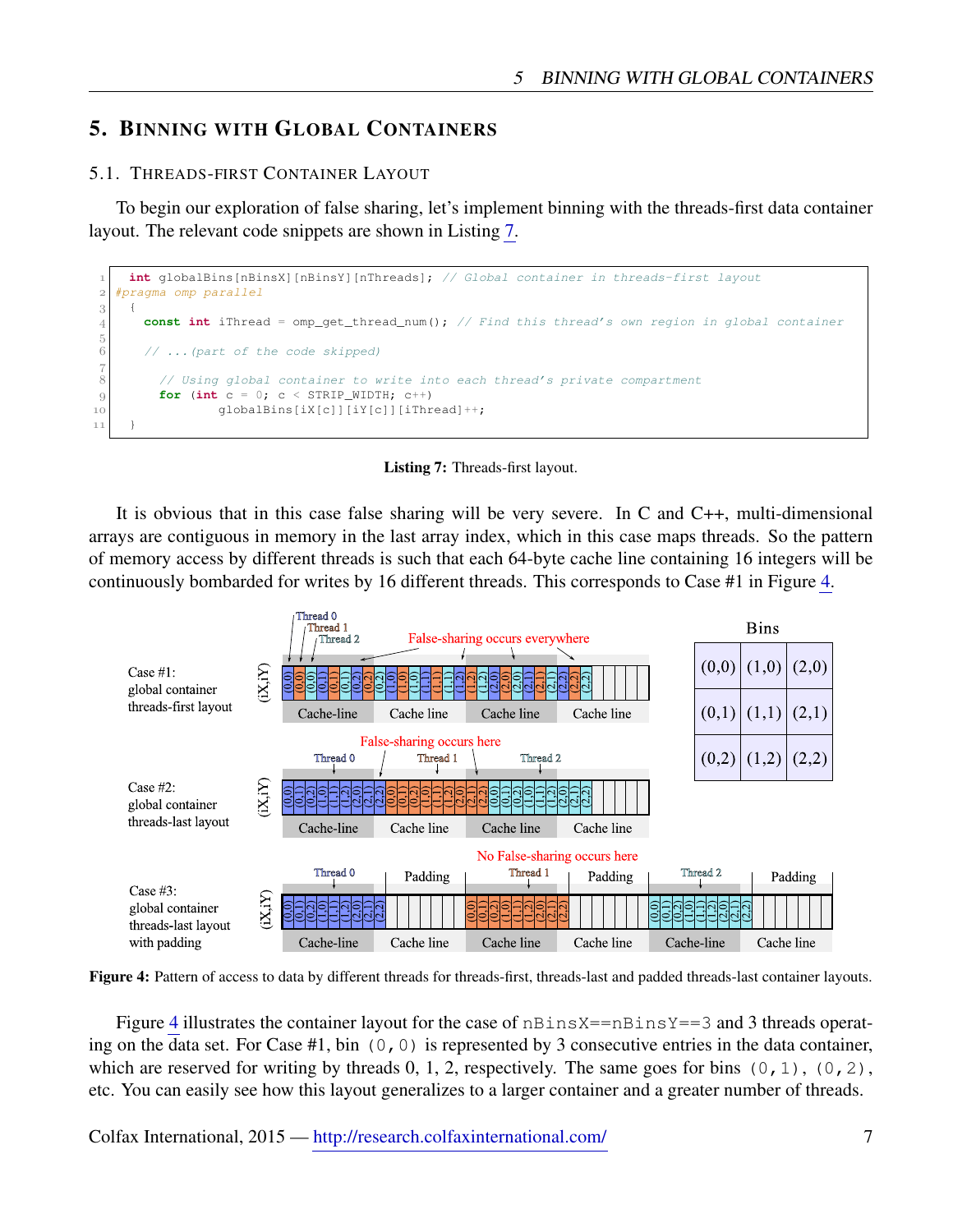#### <span id="page-7-0"></span>5.2. THREADS-LAST CONTAINER LAYOUT

Instead of putting areas for different threads consecutively in memory, we could transpose the container as shown in Listing [8.](#page-7-2) This layout corresponds to Case #2 in Figure [4.](#page-6-3) Here, thread 0 has a contiguous copy of the 2-dimension bins array to write in to, thread 1 has its own copy, and so on.

```
 int globalBins[nThreads][nBinsX][nBinsY]; // Global container in threads-last layout
 #pragma omp parallel
3 \mid \quad \infty const int iThread = omp_get_thread_num(); // Find this thread's own region in global container
\rm 56 // ...(part of the code skipped)
\overline{7} // Using global container to write into each thread's private compartment
|9| for (int c = 0; c < \text{STRIP\_WIDTH}; c++)
10 globalBins[iThread][iX[c]][iY[c]]++;
\overline{1}
```
#### Listing 8: Threads-last layout.

Obviously, this layout will relieve pressure on the cache because we will not have up to 16 different threads accessing the same cache line. At the same time, false sharing may still occasionally occur if the size of each thread's compartment is not a multiple of the cache line width. For example, for our 3x3 container in Figure [4,](#page-6-3) bin  $(2, 2)$  for thread 0 spills into the next cache line written to by thread 1.

Furthermore, even if the container size *was*, in fact, a multiple of 64 bytes, some false sharing could still occur because caches in Intel Xeon processors have aggressive prefetchers, which may fetch not just the requested cache line, but some cache lines in its neighborhood trying to preempt access to them. See Section [6.3](#page-10-0) for a proof of this possibility. The resolution to both problems is discussed in the next section.

#### <span id="page-7-1"></span>5.3. PADDED CONTAINER

Finally, to prevent false sharing from happening, we may use the thread-last layout, but pad the container with some free space between the compartments reserved for different threads. A possible implementation for this is shown in Listing [8](#page-7-2) and illustrated in Figure [4](#page-6-3) as Case #3.

```
 const int containerSize = sizeof(BinsType);
      const int paddingBytes = 64; // Just one of the possible padding values
 const int paddedSize = (containerSize - containerSize%64) + paddingBytes;
 typedef char PaddedBinsType[paddedSize];
<sup>5</sup><br>
const int nThreads = omp_get_max_threads();<br>
PaddedBinsType globalBins[nThreads];
      PaddedBinsType globalBins[nThreads];
\overline{7} #pragma omp parallel
\overline{Q} {
 const int iThread = omp_get_thread_num(); // Find this thread's own region in global container
11 BinsType& myBins = (BinsType&)(globalBins[iThread]);
12 // ...(part of the code skipped)
13
\begin{bmatrix} 14 \end{bmatrix} for (int c = 0; c < STRIP_WIDTH; c++)
15 myBins[iX[c]][iY[c]]++;
16
```
Listing 9: Padded threads-last layout.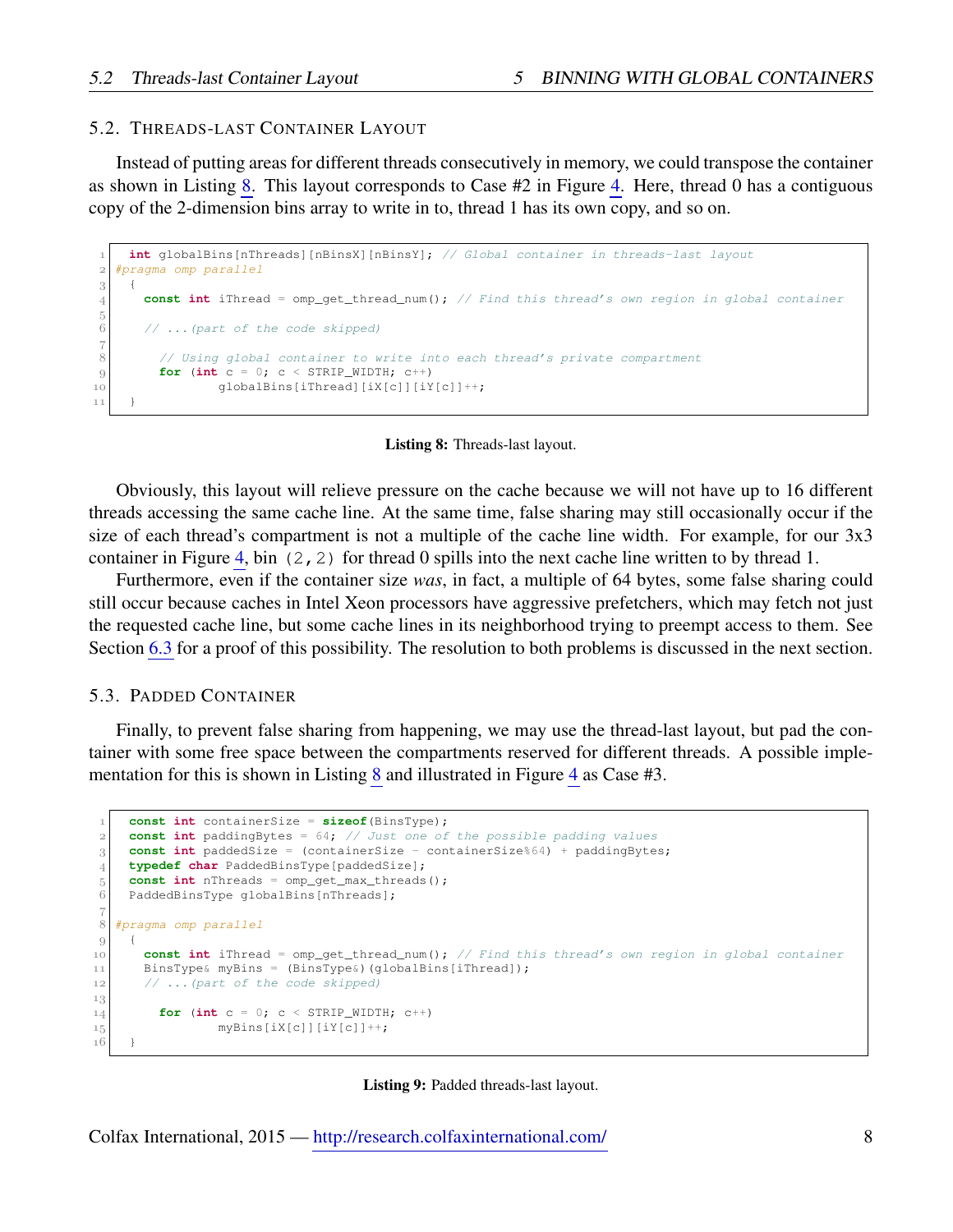## <span id="page-8-0"></span>6. PERFORMANCE

### <span id="page-8-1"></span>6.1. SYSTEM CONFIGURATION

All of the benchmarks presented in this section were taken on a [Colfax ProEdge](http://www.colfax-intl.com/nd/workstations/sxp8600.aspx)<sup>™</sup> SXP8600 workstation based on a dual-socket Intel Xeon E5-2697 v2 processor (12 cores per socket, 24 physical cores with two-way hyper-threading). The Intel Xeon Phi coprocessor benchmarks presented in this section were taken using native execution on 7120P Xeon Phi coprocessor (61 physical cores with four-way hardwarethreading) installed in that system. The Xeon Phi benchmarks are taken using the coprocessor alone, i.e., the CPU was not computing in tandem with the coprocessor. For compilation we used the Intel C++ compiler version 15.0.3.187 on a CentOS 7.0 Linux OS with Intel MPSS 3.5.

#### <span id="page-8-2"></span>6.2. PERFORMANCE BENCHMARKS

Figure [5](#page-9-0) and [6](#page-9-1) reports the performance benchmarks of the binning algorithm with different global container layout in single precision and in double precision.

For each benchmark the binning workload was repeated 10 times, and the average of the last 8 iteration is reported. We exclude the first two iterations because they tend to be much slower due to various initialization overheads on both Xeon CPUs and Xeon Phi coprocessors. They do not represent sustained performance that is achieved if the application has a long execution time. Variance in most cases was less than 1%, so we report results with two significant figures and without error bars. The performance is measured in MP/s, where 1 MP/s is  $10<sup>6</sup>$  particles binned per second.

The four sets of bars in this Figures [5](#page-9-0) and [6](#page-9-1) correspond to three versions of the code:

- 1. "*Threads-first Layout*" is the code from Listing [7](#page-6-2) corresponding to Case #1 in Figure [4,](#page-6-3)
- 2. "*Threads-last Layout*" is the code from Listing [8](#page-7-2) corresponding to Case #2 in Figure [4,](#page-6-3)
- 3. "*Threads-last with Padding*" is the code from Listing [9](#page-7-3) corresponding to Case #3 in Figure [4,](#page-6-3)
- 4. "*Reference (Part 2)*" is the reference implementation from Part 2 shown in Listing [3.](#page-3-0)

As we can see from the difference between the "threads-first" layout and the reference implementation, severe false sharing degrades performance on the Xeon processor by a factor of 30 in single precision and a factor of 15 in double precision. On the Xeon Phi coprocessor, the corresponding performance penalties are a factor of 17 and a factor of 10, respectively.

Once we transposed the storage container and started using the "threads-last" layout, performance recovered by a large factor. Still, the remaining false sharing events allowed Xeon to perform only at 50% of the reference implementation speed in single precision and 70% in double precision. On Xeon Phi, the effect of false sharing was less: the code achieved over 90% of the reference implementation performance.

Finally, with padding ("threads-last with padding" case), we recovered nearly 100% of the performance of the reference implementation. The conclusion is that with the appropriate data layout and appropriate padding, using a global container can give the same performance as using thread-private variables, and at the same time allow us to use heap allocation and retain access to the thread-private data outside of the parallel region.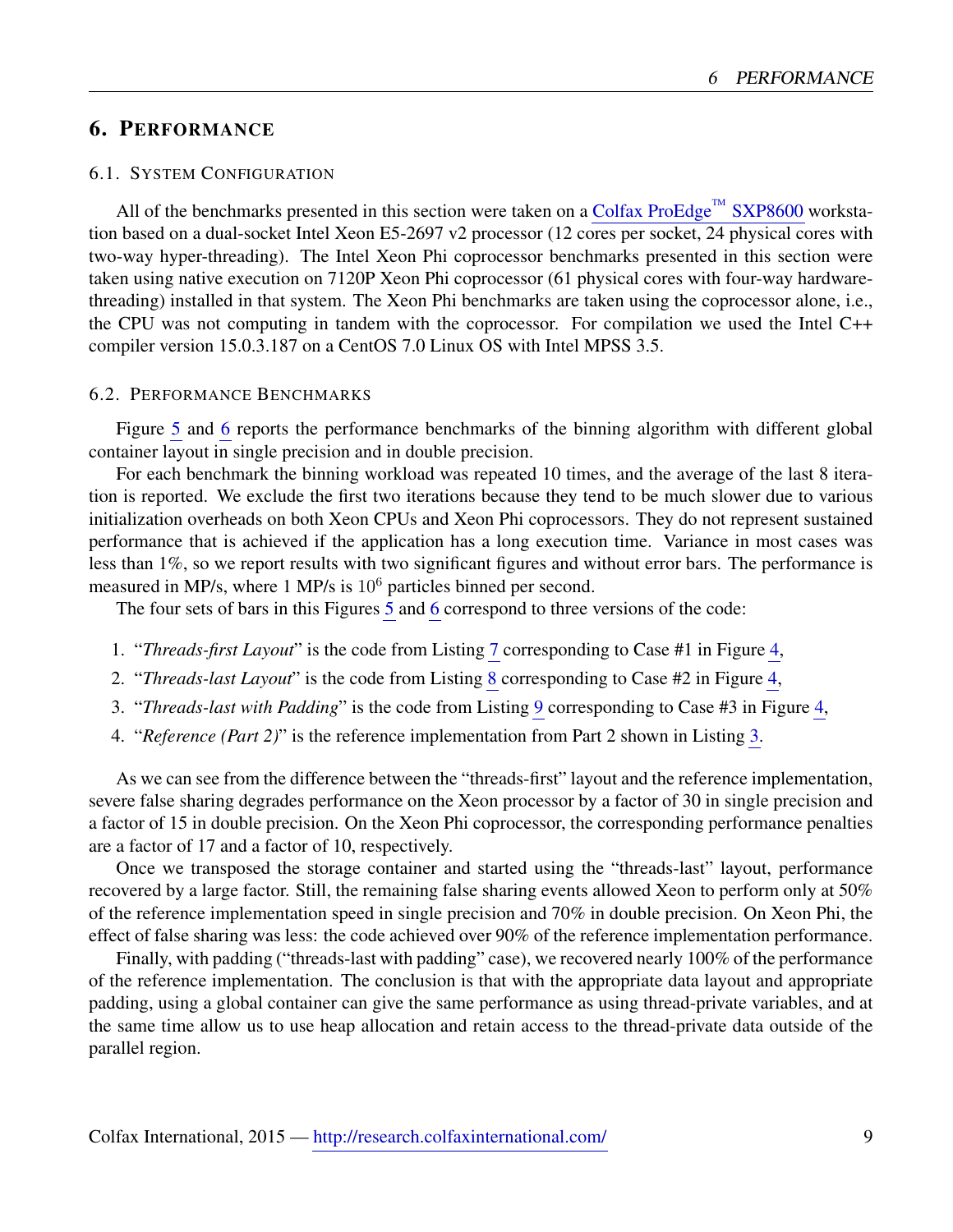<span id="page-9-0"></span>

Figure 5: Benchmarks of the binning algorithm in single precision.

<span id="page-9-1"></span>

Figure 6: Benchmarks of the binning algorithm in double precision.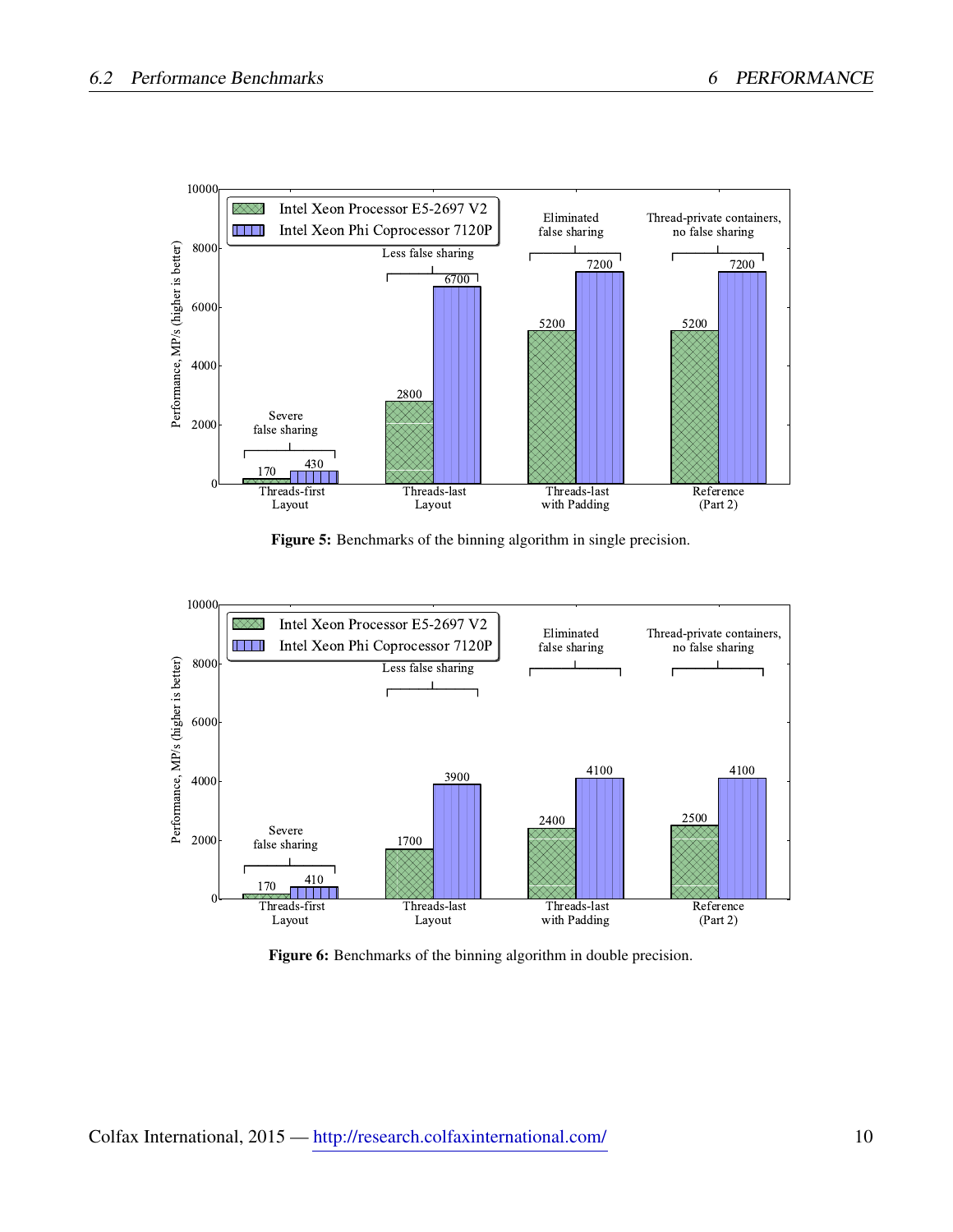#### <span id="page-10-0"></span>6.3. HOW MUCH PADDING IS ENOUGH?

The padded containers used for the case "Threads-last with padding" have a padding value of 512 bytes on Intel Xeon processors and 64 bytes on Intel Xeon Phi coprocessors. These are minimum values of padding that allow performance to recover to the optimal case. They were obtained empirically by benchmarking the code with different values of padding. Results of that tuning are shown in Figure [7.](#page-10-1)

The figure shows that on Xeon Phi, performance recovers with just 64 byte padding – this is sufficient to eliminate false sharing. However, on Xeon, we need to pad to 512 bytes, which is 8 cache lines, before we achieve the same performance as in the reference case. The reason for such behavior is likely the aggressive nature of prefetching in Xeon proces-

<span id="page-10-1"></span>

Figure 7: Effect of different padding sizes on the binning algorithm performance.

sors. When a core requests a cache line, the prefetcher requests neighboring cache lines to be fetched as well in anticipation that the core will explore data in the local neighborhood. This is a good strategy for codes that perform streaming or localized data access, however, for the case where different threads access nearby "compartments" in a data container, it causes false sharing.

To implement different parameter values for Xeon and Xeon Phi, we used the preprocessor macro  $\text{\_MIC}_{\text{\_}}$  as shown in the code listing below. The rest of the code was identical for both architectures.

```
#ifdef MIC
     const int paddingBytes = 64; // Padding value for Xeon Phi
 #else
     const int paddingBytes = 512; // Padding value for Xeon
   #endif
```
Listing 10: Patform-specific tuning parameters in an otherwise identical code for Xeon and Xeon Phi.

Macro  $\text{MIC}_{\text{max}}$  is defined by the Intel compiler when the compiler argument  $\text{--mnic}$  is specified, so the code is cross-compiled for the Intel MIC architecture. It is undefined when the code is compiled for general-purpose Intel processors or by non-Intel compilers.